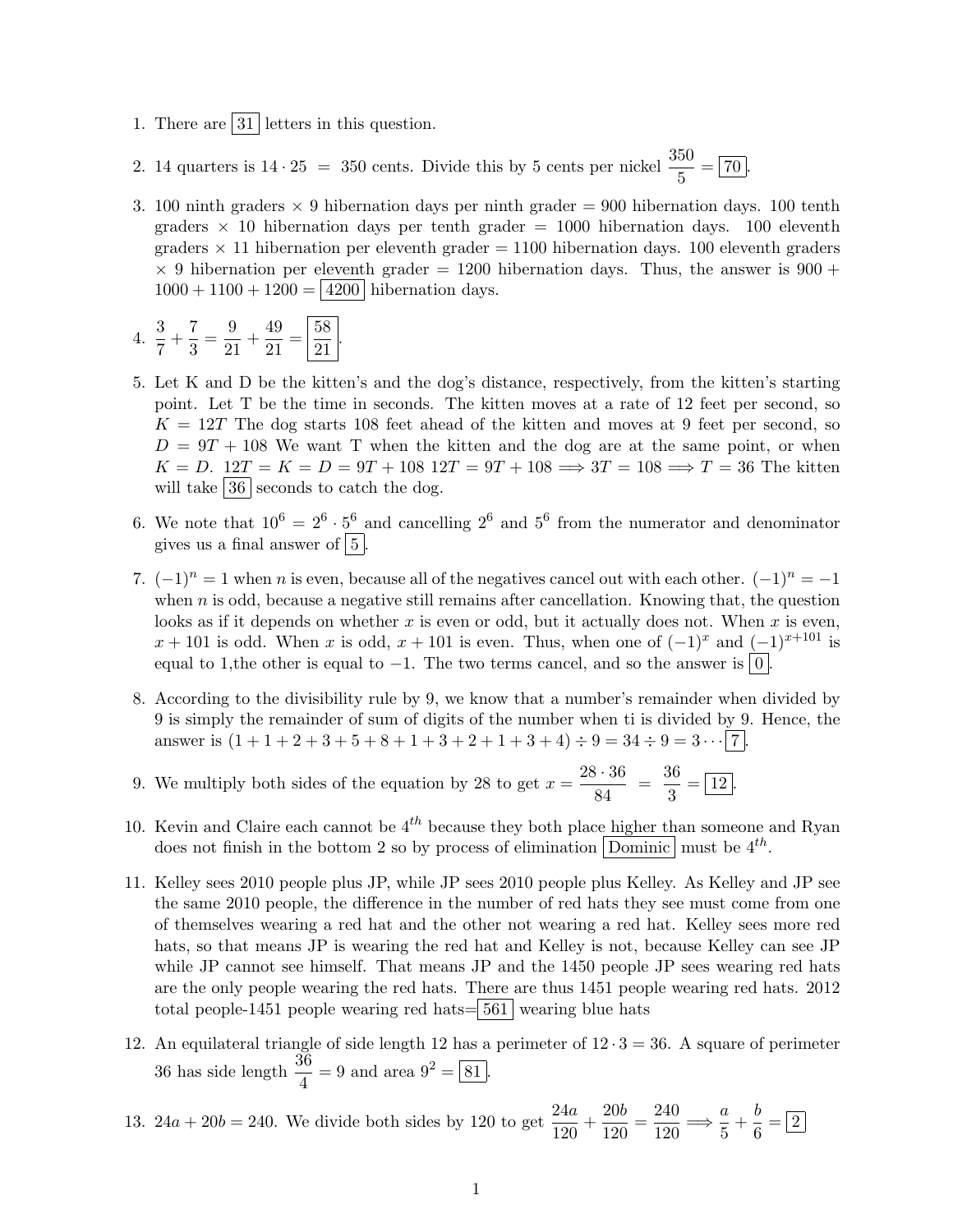- 14. The number of students in Mr. Lemma's marching band must be both a perfect square and divisible by 6. We are also given that it is between 100 and 150. Of the perfect squares in this range, 121 and 144, only  $|144|$  is divisible by 6.
- 15. In every question, there are only two answer choices, so he has a  $\frac{1}{2}$  chance of guessing a certain question correctly. Since there are 8 questions, and all of the probabilities are independent, the probability of him guessing eight questions correctly is  $\left(\frac{1}{2}\right)$ 2  $\Big)^8 = \boxed{\frac{1}{25}}$ 256
- 16. The possible dimensions for a rectangle of perimeter 30 are, after removing ones that are congruent to others already listed,  $1 \times 14$ ,  $2 \times 13$ ,  $3 \times 12$ ,  $4 \times 11$ ,  $5 \times 10$ ,  $6 \times 9$  and  $7 \times 8$ . Of these  $7 \times 8$  produces the highest area of  $\vert 56 \vert$ .
- 17. The mean of the four numbers 3, 7, 5, and  $2x$  is  $\frac{3+7+5+2x}{4}$  $\frac{-5+2x}{4} = x \Longrightarrow \frac{15+2x}{4}$  $\frac{1}{4}$  = x. Solving for x, we get  $15 + 2x = 4x \Longrightarrow 15 = 2x \Longrightarrow x = \frac{15}{3}$ 2



- 18. The area of ABCD is simply the sum of areas of triangles ABC and CDA. Calculating, we obtain  $\frac{7 \cdot 24}{2} + \frac{20 \cdot 15}{2}$  $\frac{18}{2} = 234.$
- 19. We will break this up into two cases. First, consider the probability of rolling at least one 2 or 5. By complementary probability, the probability of <u>not</u> rolling either a 2 or a 5 is 4  $\frac{4}{9} \cdot \frac{4}{9}$  $\frac{4}{9} = \frac{16}{36}$  $\frac{16}{36} = \frac{4}{9}$  $\frac{4}{9}$ . Thus, the probability of rolling a 2 or a 5 is  $1 - \frac{4}{9}$  $\frac{4}{9} = \frac{5}{9}$  $\frac{9}{9}$ . However, we must also subtract the two cases when we roll <u>both</u> a 2 and a 5, which happens with probability 2  $\frac{2}{36} = \frac{1}{18}$  $\frac{1}{18}$ . Therefore, the probability of rolling a 2 or a 5, but not both, is  $\frac{5}{9} - \frac{1}{18}$  $\frac{1}{18} = \left| \frac{1}{2} \right|$ 2 .
- 20. We know, from 1 across and 1 down, that a two-digit perfect cube and a two-digit perfect square must have the same tens digit. The only options for the tens digit are therefore 2 (27 and 25) or 6 (64 and 64). However, if the tens digit is 6, then by 3 across we must have a multiple of 13 that begins with a 4. However, no such multiple exists, so the tens digit cannot be 6. Instead, it must be 2. We are now looking for a two-digit multiple of 13 that begins with a 5, and a two-digit multiple of 8 that begins with 7. We see that putting 2 in the last two boxes, giving 72 and 52, satisfies the criteria. Our final crossword looks like this:

| 2 | ı |
|---|---|
| 5 | 2 |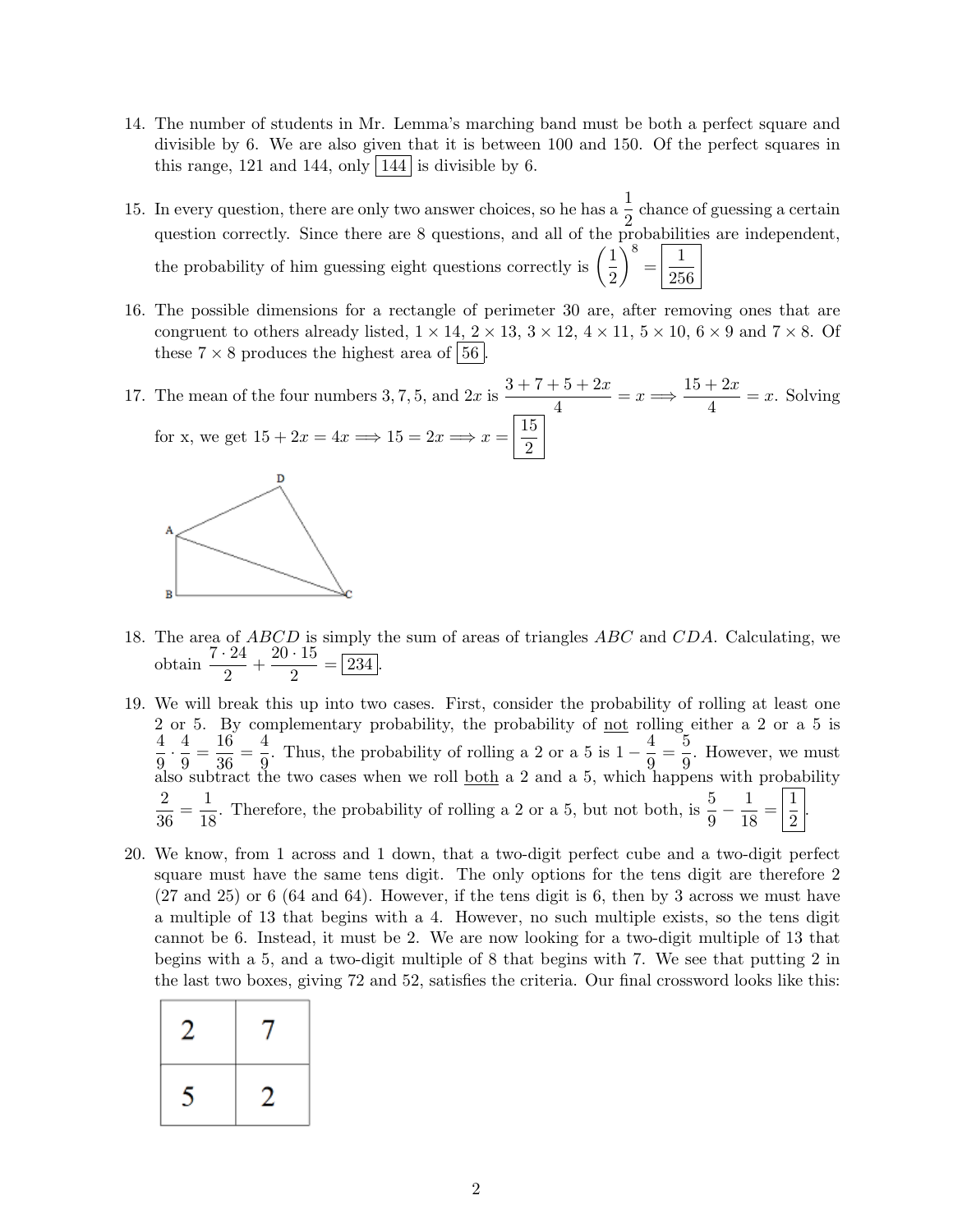- 21. See #20
- 22. See #20
- 23. See #20

24. Let us say that each painter paints x houses each day. We have  $3 \cdot 4 \cdot x = 10$ , so  $x = \frac{10}{12}$  $\frac{10}{12} = \frac{5}{6}$  $\frac{8}{6}$ . Let *n* be the number of painters required to paint 85 houses in 17 days:  $n \cdot \frac{5}{6}$  $\frac{6}{6} \cdot 17 = 85$ , so  $n = \frac{85}{15}$  $\frac{85}{17} \cdot \frac{6}{5}$  $\frac{6}{5} = 6.$ 

- 25. A shortcut to this problem is realizing that  $a\#b = ab a = a(b-1)$ . Thus,  $a\#1 = a \cdot 0 = 0$ . Since the last step of the problem is computing  $x\#1$  where  $x = (((25\#16)\#9)\#4)$ , our answer is  $\vert 0 \vert$ .
- 26. First we prime factorize  $4^6 = 2^{12}$ . Letting  $a = 2^x$ , we have  $2^{x \cdot b} = 2^{12}$ ,  $x \cdot b = 12$  where b is a positive integer. This gives us  $b \in (1, 2, 3, 4, 6, 12)$ . We now check that each of these give a positive integer value for a, which they all do, so we have  $\vert 6 \vert$  ordered pairs.
- 27. Shocking Thunder has a 10% chance of doing 200 damage and a 90% chance of doing 100 damage. Thus the average damage is  $\frac{10}{100} \cdot 200 + \frac{90}{100}$  $\frac{60}{100} \cdot 100 = 20 + 90 = 110.$
- 28. We want to maximize  $a^b$  and minimize cd. To maximize  $a^b$  we need to make it as positive as possible. This happens when we let  $a = 3$  (or  $-3$ ) and  $b = 2$ . Next, to minimize cd, we need to make it as negative as possible, so we want to choose the largest combination of a positive number and a negative number. Since we are already choosing one 3 (for  $a$ ), the most negative product possible is  $-6$ , which happens when  $c = 3$  and  $b = -2$ . Consequently, we get that  $a = -3$ , and so our final answer is  $(-3)^2 - (3)(-2) = 15$ .
- 29. Let us denote each car type by the number of spaces it takes up. Sedans=1,  $\text{SUV}=2$ , semitrucks=4. In essence, we are finding the number of ways to make 10 with 1's, 2',s and 4's. With no semitruck's we have 6 ways, namely: 1,1,1,1,1,1,1,1,1,1,2,1,1,1,1,1,1,1,1,2,2,1,1,1,1,1,1, 2,2,2,1,1,1,1, 2,2,2,2,1,1, 2,2,2,2,2. With 1 semitruck: 4,1,1,1,1,1,1, 4,2,1,1,1,1, 4,2,2,1,1, 4,2,2,2, there are 4 ways. With 2 semitrucks: 4,4,1,1, 4,4,2, there are 2 ways. In all, there are  $6+4+2=$  12 ways.
- 30. Since a diagonal in a square bisects any of the four right angles,  $\angle ECG = 45^{\circ}$ , and thus  $\triangle ECG$  is an isosceles right triangle. Hence,  $EF = 2 \cdot EG = 2 \cdot CG = 2(12-GD) = 2(12-EF)$ . Thus, we obtain that  $EF = 8$ , and so  $CG = 4$ . Then, the area of  $\triangle AEC = \frac{AC \cdot CG}{2}$  $\frac{1}{2}$  =  $12 \cdot 4$  $\frac{1}{2} = 24.$
- 31. First, we know that any even number of stamps can be sorted in groups of 2. Then for every odd number greater than or equal to 5, we can sort them by using one group of 5 and then sort the remaining into groups of 2. Therefore, the biggest number of stamps that cannot be sorted is the largest odd number less than 5, or  $|3|$ .
- 32. We begin by finding how many factors of 2 are in 2012:  $2012 = 1006 \cdot 2 = 503 \cdot 2^2$ . Now we have  $2012^{2012} = (503 \cdot 2^2)^{2012} = 503^{2012} \cdot \sqrt{2^{4024}}$ . (4024 is also acceptable)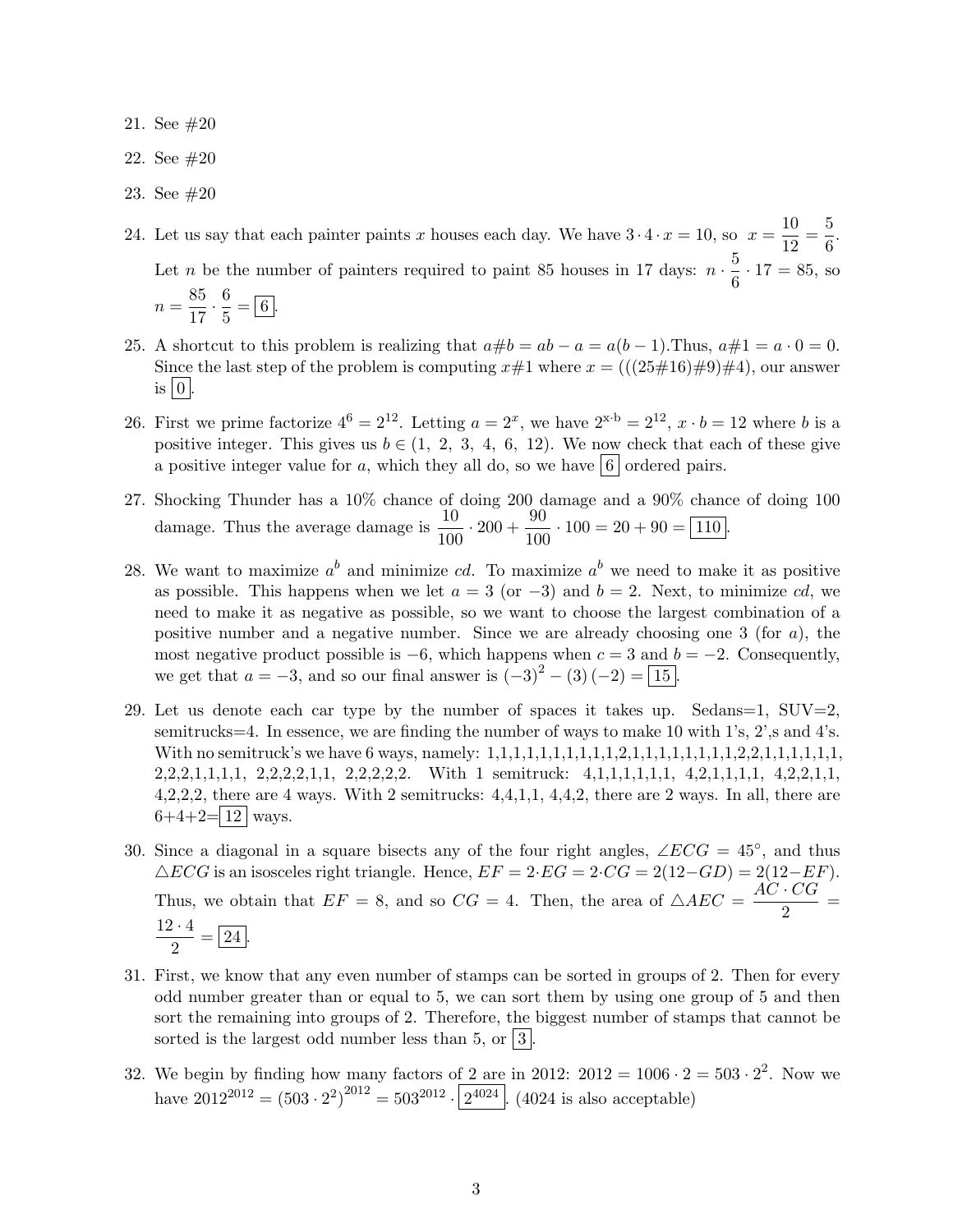- 33. The minimum number cannot be 2 colors, because 3 edges meet at every vertex, which forces at least 2 of the edges to be the same color. If the three sets of parallel edges in the cube are colored the same color, then no two edges with the same color will meet at a vertex, so our answer is  $|3|$ .
- 34. Let a be the fraction of girls in BCA and b be the fraction of boys. We have  $a + b = 1$  and  $0.4 \cdot a + 0.75 \cdot b = 0.5$ . Subtracting 0.4 times the first equation from the second we have  $0.35b = .1, b = \frac{2}{5}$  $\frac{2}{7}$ . Therefore,  $\frac{2}{7}$  of the students in BCA are boys. Substituting for b in the first equation we get  $a + \frac{2}{5}$  $\frac{2}{7} = 1, a = \frac{5}{7}$  $\frac{6}{7}$ . This gives us a ratio of 2 7  $\frac{2}{5} = \frac{2}{5}$  $\frac{2}{5}$

7

- 35. Minor arc CBD of circle B and minor arc BAD of circle A are not included in the perimeter and are 120 degree sectors each. Thus, the perimeter consists of  $\frac{2}{3}$  of the perimeter of two full circles of radius 3. Therefore, the answer is  $\frac{2}{3} \cdot 6\pi \cdot 2 = \boxed{8\pi}$
- 36. Squaring both sides we have  $x^2 + 8x + 16 = x + 6$ , or  $x^2 + 7x + 10 = 0$ . Factoring this (or using the quadratic formula) into  $(x+2)(x+5) = 0$  gives us  $x = -2$ ,  $-5$  but  $x = -5$  does not work in our original equation (since  $\sqrt{x+4}$  is then negative) so  $x = \boxed{-2}$  is our only solution.
- 37. Let the first person get any 2 questions right. The probability the second person does not get either of those questions right is the probability that he gets 2 of the remaining 3 questions right. Since he can do this in  $\binom{3}{5}$ 2  $= 3$  ways, and there are  $\binom{5}{3}$ 2  $= 10$  ways to get two problems right in general, this probability is  $\frac{3}{10}$ . Therefore, the probability that they share at least one correct answer in common is  $1 - \frac{3}{10}$  $\frac{3}{10} = \frac{7}{10}$ 10
- 38. There are  $\begin{pmatrix} 12 \\ 2 \end{pmatrix}$ 2 ways to select two male teachers resulting in  $66 \cdot 2 = 132$  handshakes in this category. Similarly there are  $\binom{8}{8}$ 2  $\bigg\} \cdot 3 = 84$  handshakes between two female teachers. Lastly there are  $12 \cdot 8 = 96$  ways to select one male and one female teacher. This gives us a total of  $132 + 84 + 96 = 312$  handshakes.



39. We can break up the hexagon into 6 congruent, equilateral triangles, as shown in the diagram below. Since the area of an equilateral triangle is  $\frac{s^2\sqrt{3}}{4}$  $\frac{\sqrt{3}}{4}$ , the area of six of these triangles is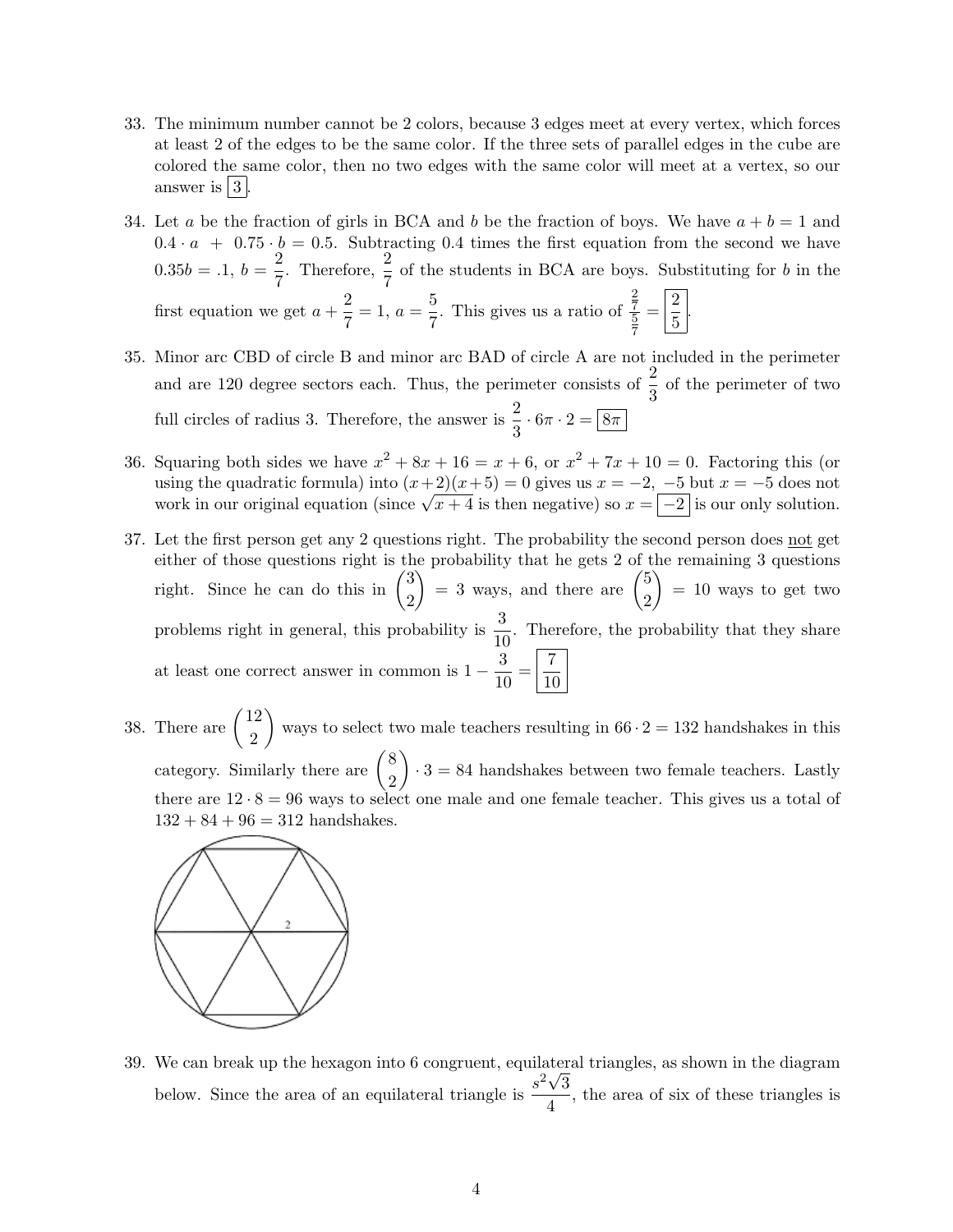

40. For a positive integer of the form  $p_1^{e_1} \tldots p_n^{e_n}$ , the number of factors it has is  $(e_1 + 1) \tldots (e_n + 1)$ . Therefore, for the number to have exactly 12 factors, the expression  $(e_1 + 1) \dots (e_n + 1)$  must equal 12. Prime factoring 12, we see that we can satisfy this condition in many ways:

Case 1: The number has only one factor, i.e. it is of the form  $p^{e_1}$ . Then, in order for it to have 12 factors, we must have  $e_1 + 1 = 12 \rightarrow e_1 = 11$ . Therefore, it must be of the form  $p^{11}$ . The smallest prime p is 2, so the smallest number for this case is  $2^{11} = 2048$ .

<u>Case 2:</u> The number has two factors, i.e. it is of the form  $p_1^{e_1}p_2^{e_2}$ . Then, for this to have 12 factors, we must have  $(e_1 + 1)(e_2 + 1) = 12$ . This can be done in two ways: either  $p_1^3 p_2^2$  or  $p_1^5p_2^1$ . Either way, we will choose  $p_1 = 2$  and  $p_2 = 3$  because those are the two smallest primes, and we want the smallest prime possible for the largest exponent. These two give  $8 \cdot 9 = 72$ and  $32 \cdot 3 = 96$ , respectively.

<u>Case 3:</u> The number has three factors, i.e. it is of the form  $p_1^{e_1}p_2^{e_2}p_3^{e_3}$ . Then, for this to have 12 factors, we must have  $(e_1 + 1)(e_2 + 1)(e_3 + 1) = 12$ . This can only be done in one way: if  $e_1 = 2, e_2 = 1,$  and  $e_3 = 1$  (letting any  $e_n = 0$  reverts to one of the earlier cases). Therefore, the number must be of the form  $p_1^2 p_2^1 p_3^1$ . Following the rule of giving the largest exponent the smallest possible prime, we get the smallest possible value of that expression by setting  $p_1 = 2, p_2 = 3, \text{ and } p_3 = 5, \text{ giving us a final answer of } 4 \cdot 3 \cdot 5 = 60.$ 

Of the three cases, the smallest possible number with exactly 12 factors is  $\vert 60 \vert$ 

- 41. We will solve this problem by complementary probability—finding the probability that the bug does not reach all three vertices in three seconds. There are only two ways the bug can achieve this: either the bug goes (to the following vertices in order) BAB or CAC. These two ways both have the same probability,  $\frac{1}{2} \cdot \frac{1}{2}$  $\frac{1}{2} \cdot \frac{1}{2}$  $\frac{1}{2} = \frac{1}{8}$  $\frac{1}{8}$ . Therefore, the probability that the bug does **not** reach all three vertices is  $\frac{1}{8} + \frac{1}{8}$  $\frac{1}{8} = \frac{2}{8}$  $\frac{2}{8} = \frac{1}{4}$  $\frac{1}{4}$ , and the probability that he does reach all three vertices is  $1 - \frac{1}{4}$  $\frac{1}{4} = \frac{3}{4}$  $\frac{5}{4}$
- 42. We first select a position to place the  $e$  in (there are 5 possible spots), and then we select letters for each unoccupied position from left to right giving us  $5 \cdot 9 \cdot 8 \cdot 7 \cdot 6 = \boxed{15120}$
- 43. Let the numbers be  $2k 4$ ,  $2k 2$ ,  $2k$ ,  $2k + 2$ ,  $2k + 4$ . Multiplying all numbers gives us  $(2k-4)(2k+4)(2k-2)(2k+2)(2k) = 32(k-2)(k+2)(k-1)(k+1)(k)$ . Thus 32 must divide this number. Furthermore, there must be at least one integer out of the five consecutive integers  $k-2$ ,  $k-1$ ,  $k$ ,  $k+1$ ,  $k+2$  that is divisible by 2, at least one divisible by 3, at least one divisible by 4 and at least one divisible by 5 (for example, take 1, 2, 3, 4, 5). Therefore the largest number that must always be a factor of this is  $2^5 \cdot 2 \cdot 3 \cdot 4 \cdot 5 = 3840$ . We can see that this it cannot be any larger since  $2 \cdot 4 \cdot 6 \cdot 8 \cdot 10 = 3840$ .
- 44. We split this into cases depending on the number of heads JP flipped. The first case JP flips no heads with probability  $\frac{1}{8}$  where Michael has a  $\frac{15}{16}$  chance of getting more heads than JP for a total chance of  $\frac{1}{8} \cdot \frac{15}{16}$  $\frac{15}{16} = \frac{15}{128}$  $\frac{10}{128}$  for this case. The next case JP flips heads once with